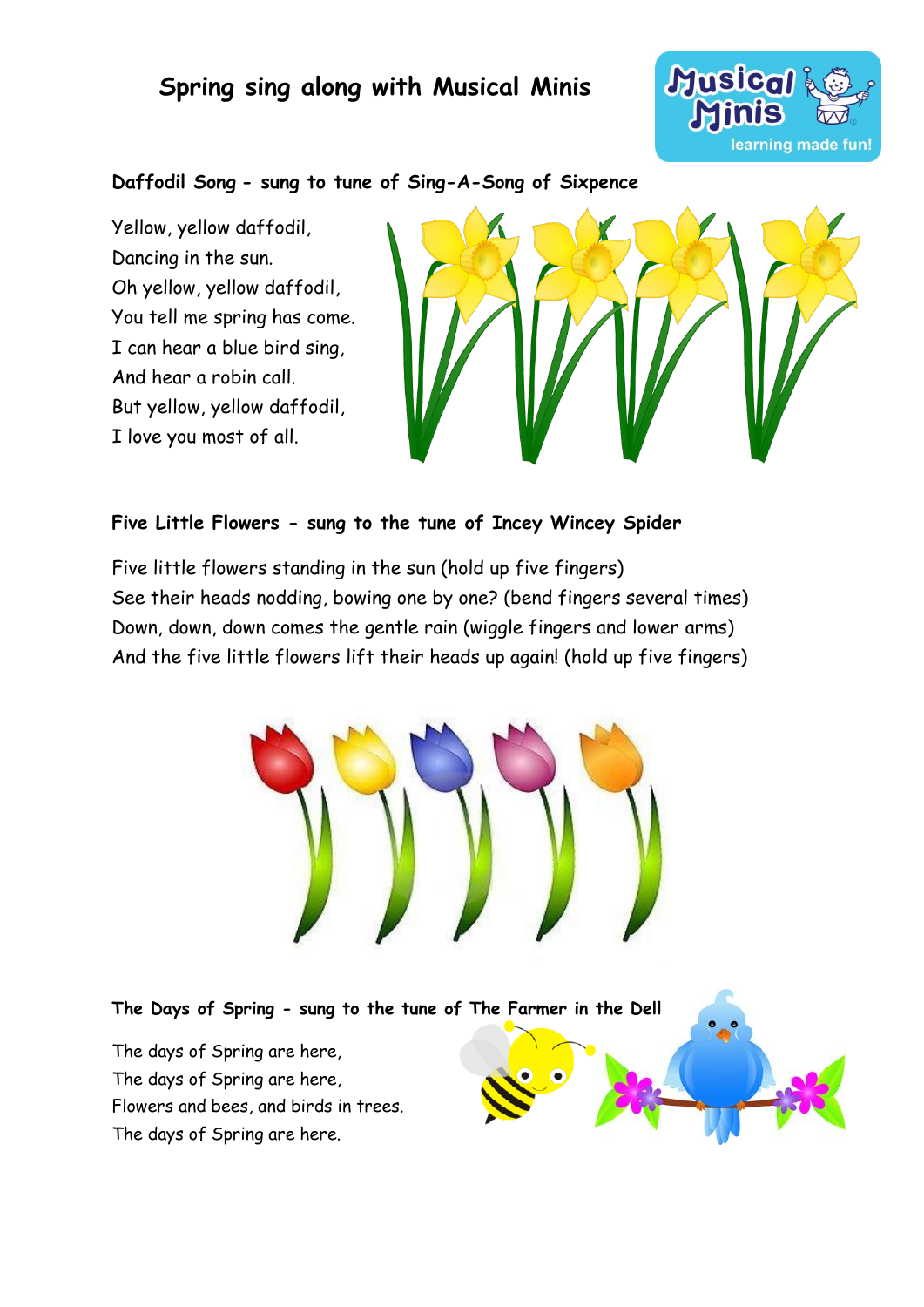# **Spring Activity**

Spring is a great opportunity to show your child how things grow. Why not add a little bit of fun to this? Here is just one idea!

### **How to make a Grass Potato Head**

Take 1 large potato - a baking potato would be best and an old pair of tights (clear or tan or skin coloured). Cut off one leg so it is about 20cm in length.

Sprinkle some grass seeds (fast growing if you have it) into the toe of the tights.

Slice the top off the potato and place a thin layer of cotton wool onto the potato and dampen. Then place the potato top

first into the tights so the cotton wool makes contact with the seeds.

Tie the tights at the side and cut off the surplus.

Using a marker pen draw a face onto the front of the potato

Place on a saucer and water from the top

Watch the grass grow

Here is a little song to sing whilst making your potato head.

### **I'm A Little Watering Can - sung to the tune of I'm A Little Teapot**

I'm a little watering can Tall and thin. To fill me up, Just pour the water in.

Then you tip me over And the water sprinkles out. "Thanks for the drink," The flowers all shout!



**We would love to see both your potato head and the picture below coloured in. Email us your photos to [enquiries@musicalminis.co.uk](mailto:enquiries@musicalminis.co.uk) and we will place them on our web site.**





# **Have lots of fun!**